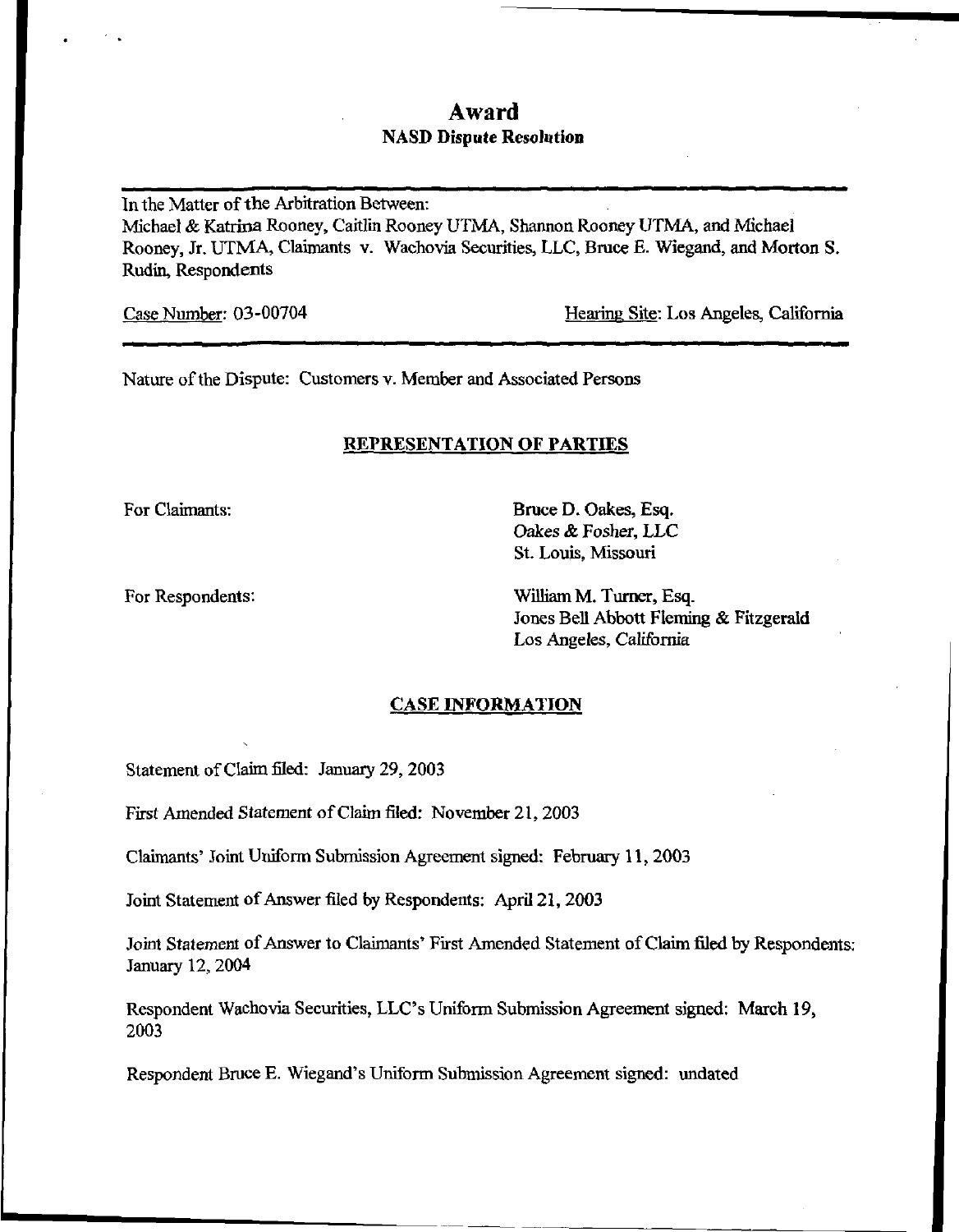NASD Dispute Resolution Arbitration No. 03-00704 Award Page 2 of 7

Respondent Morton S. Rudin's Uniform Submission Agreement signed: July 21, 2003

### CASE SUMMARY

In the Statement of Claim and First Amended Statement of Claim, Claimants alleged fraud, breach of fiduciary duty, restitution, negligent supervision, violation of section 10(b) of the SEC Act of 1934, and violation of California Corporate Code 25216 and 25401, involving unspecified mutual funds.

Respondents denied the allegations of wrongdoing set forth in the Claimants' Statements of Claim.

### RELIEF REQUESTED

In the Statement of Claim, Claimants requested \$669,029.75 in compensatory damages, \$100,000,000.00 in punitive damages, interest, and costs, including attorney's fees. Claimants further requested that the case be referred to the NASD, the NYSE, the SEC and California's Securities Commission for disciplinary action.

In the First Amended Statement of Claim, Claimants increased their request for compensatory damages to \$1,099,408.39.

Respondents requested dismissal of the Claimants' Statements of Claim in their entirety. Respondents Bruce E. Wiegand and Morton S. Rudin requested expungement of all reference to the arbitration from their registration records maintained by CRD.

### OTHER ISSUES CONSIDERED AND DECIDED

On November 21, 2003, Claimants filed a Motion to File First Amend Statement of Claim pursuant to the NASD Code of Arbitration Procedure Rule 10328(b). The Panel granted the motion on December 9, 2003.

On February 24, 2003, Claimants and Claimants\* counsel signed a Waiver Agreement expressly waiving any and all rights and benefits under California Civil Code Section 1542 and the California Ethical Standards for Neutral Arbitrators.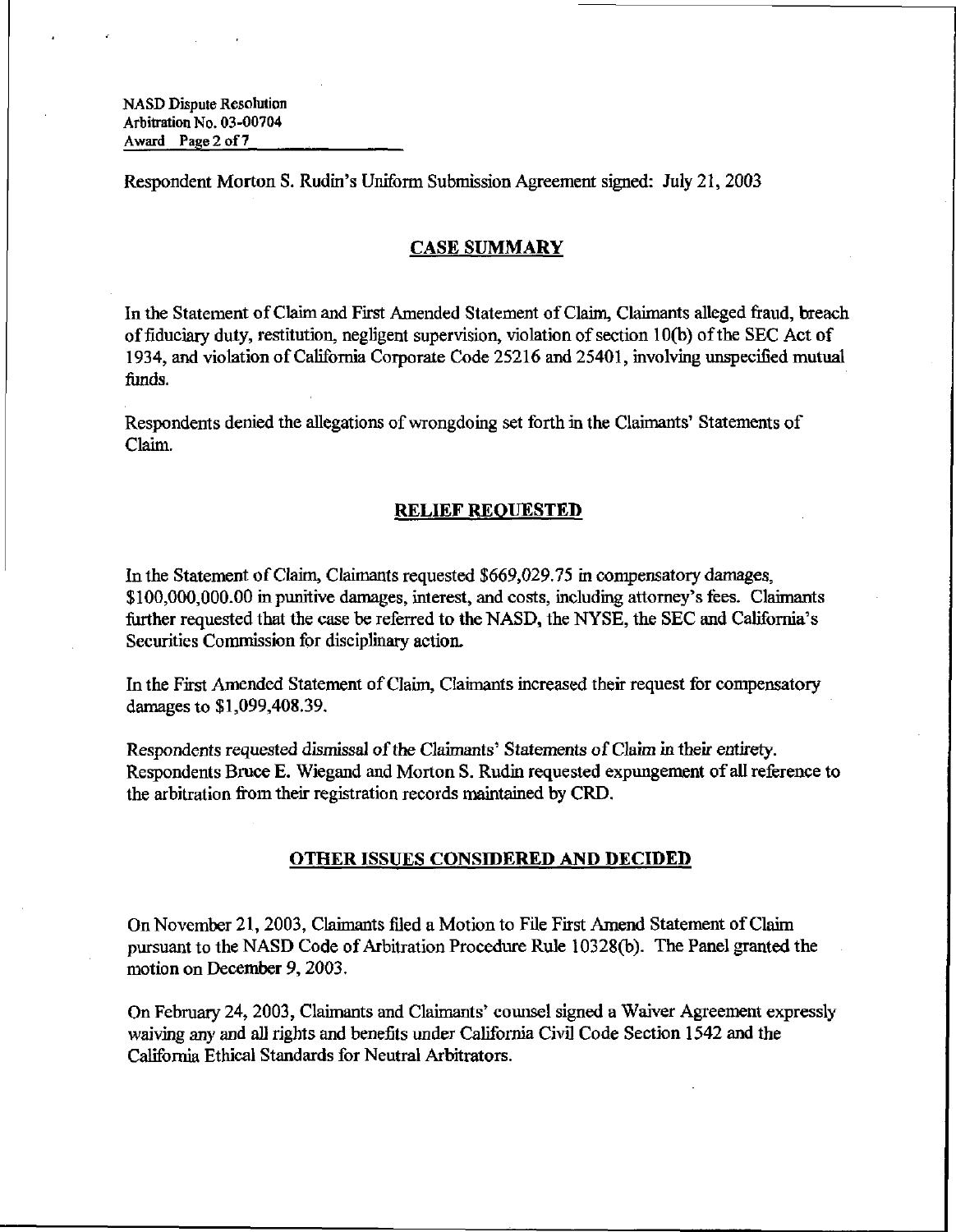NASD Dispute Resolution Arbitration No. 03-00704 Award Page 3 of 7

Pursuant to the Code of Arbitration Procedure IM-10100, the waiver of the Claimants shall constitute and operate as a waiver for all member firms and associated persons (including terminated or otherwise inactive member firms or associated persons) against whom the Claim has been filed.

In their Arbitration Brief and Answer to Claimants' First Amended Statement of Claim, Respondents made an assertion that Illinois law was controlling as to punitive damages. On September 29, 2004, Claimants filed a Memorandum Regarding Respondents' Assertions That Illinois Law Applies to This Case, and That The Arbitration Panel is Limited in the Amount of Punitive Damages That It Can Award Claimants. On October 14,2004, Respondents submitted an Opposition to Claimants' Brief Re Punitive Damages. After hearing oral argument on the matter and due deliberation, the Panel denied Respondents' assertion.

On February 3, 2004, Claimants filed a Motion for Adverse Inference for Documents Not Produced By Respondents, On February 5, 2004, Respondents filed an Opposition to Claimants' Motion For Adverse Inference. After due deliberation, the Panel denied Claimants' Motion for Adverse Inference.

On October 14, 2004, Respondents filed a Motion For An Order Requiring Claimants\* Attorney, Bruce Oakes, To Retract His Misrepresentations To The NYSE and To The Arbitration Panel. On October 18, 2004, Claimants filed a Response To Respondents' Motion For An Order Requiring Claimants' Attorney To Retract His Statement To The NYSE and This Panel Regarding Respondents' Statement That The NYSE "Took No Action" With Regard To Its Investigation of Respondents. After due deliberation, the Panel ruled that Claimant must write a clarifying letter to the NYSE using actual quotes by the Respondents' counsel taken from the February hearing transcript.

The parties agreed that the Award in this matter may be executed in counterpart copies or that a handwritten, signed Award may be entered.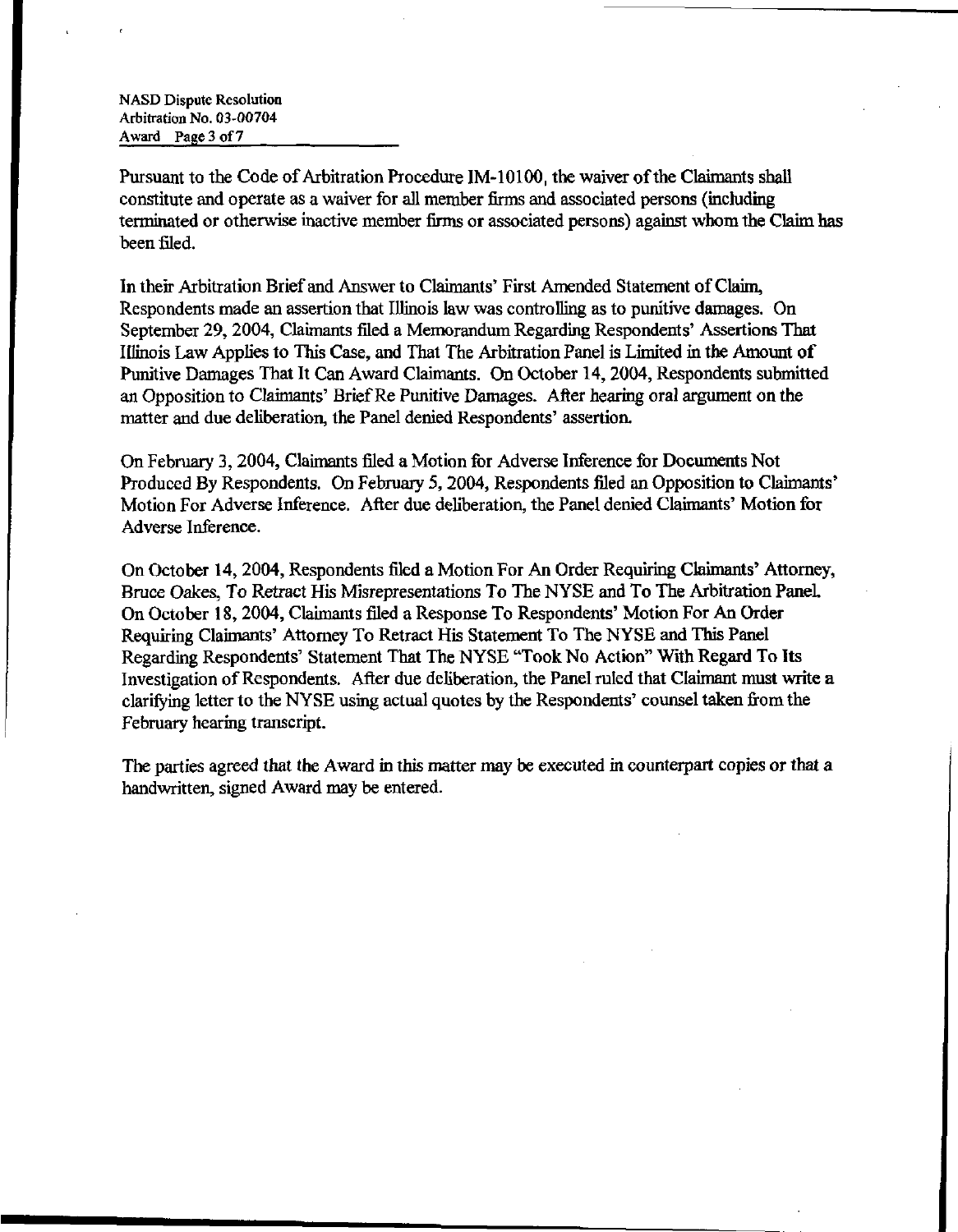## AWARD

After considering the pleadings, testimony, and evidence presented at the hearing, the Panel decided in full and final resolution of the issues submitted for determination as follows:

- 1) Respondents Wachovia Securities, LLC, Bruce E. Wiegand, and Morton S. Rudin are jointly and severally liable to and shall pay Claimants the sum of \$188,944.04 in compensatory damages.
- 2) Respondents Wachovia Securities, LLC, Bruce E. Wiegand, and Morton S. Rudin are jointly and severally liable to and shall pay Claimants the sum of \$377,988.08 in punitive damages pursuant to California Civil Code section 3294.
- 3) Respondents Bruce E. Wiegand and Morton S. Rudin's request for expungement is denied.
- 4) The parties shall bear their respective costs, including attorney's fees.
- 5) All other relief requested and not expressly granted is denied.

### FEES

Pursuant to the Code, the following fees are assessed:

#### Filing Fees

NASD Dispute Resolution received or will collect the non-refundable filing fees for each claim as follows:

Initial claim filing fee  $= $ 600.00$ 

## Member Fees

Member fees are assessed to each member firm that is either a party in the matter or an employer of a respondent associated person at the time of the events that gave rise to the dispute, claim, or controversy. Accordingly, the member firm Wachovia Securities, LLC is a party and the following fees are assessed:

| <b>Total Member Fees</b>       | $= $10,000.00$  |
|--------------------------------|-----------------|
| <b>Hearing Process Fee</b>     | $=$ \$ 5,500.00 |
| <b>Pre-Hearing Process Fee</b> | $=$ \$ 750.00   |
| Member Surcharge               | $=$ \$ 3,750.00 |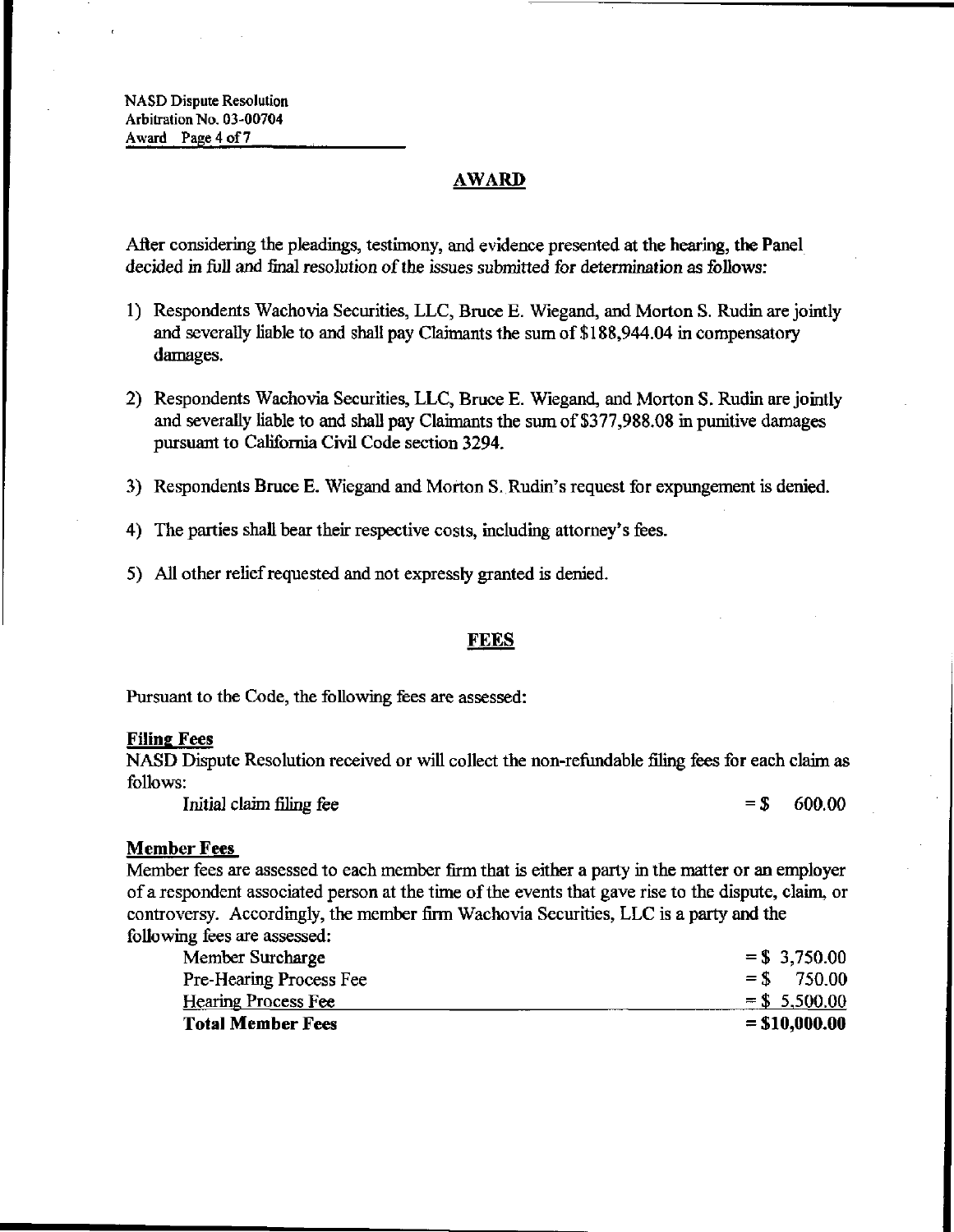# Forum Fees and Assessments

The Panel assessed a forum fee for each pre-hearing conference or hearing session conducted. A pre-hearing conference and hearing session is any meeting between the parties and the Chair/Panel. The following fees are assessed:

| 1 Pre-hearing conference session with a single arbitrator $\omega$ \$450.00/session |                              |            | $=$ \$<br>450.00 |
|-------------------------------------------------------------------------------------|------------------------------|------------|------------------|
| Pre-hearing conference:                                                             | September 29, 2003 1 session |            |                  |
| 3 Pre-hearing conference sessions with the Panel $\omega$ \$1,200.00/session        |                              |            | $=$ \$ 3,600.00  |
| Pre-hearing conferences:                                                            | <b>August 8, 2003</b>        | 1 session  |                  |
|                                                                                     | March $25, 2004$ 1 session   |            |                  |
|                                                                                     | September 27, 2004           | 1 session  |                  |
| 26 Hearing sessions $@$1,200.00/session$                                            |                              |            | $=$ \$31,200.00  |
| Hearings:                                                                           | February 9, 2004             | 2 sessions |                  |
|                                                                                     | February 10, 2004            | 2 sessions |                  |
|                                                                                     | February 11, 2004            | 2 sessions |                  |
|                                                                                     | February 12, 2004            | 2 sessions |                  |
|                                                                                     | February 13, 2004            | 2 sessions |                  |
|                                                                                     | November 1, 2004             | 2 sessions |                  |
|                                                                                     | November 2, 2004             | 2 sessions |                  |
|                                                                                     | November 3, 2004             | 2 sessions |                  |
|                                                                                     | November 4, 2004             | 2 sessions |                  |
|                                                                                     | November 5, 2004             | 2 sessions |                  |
|                                                                                     | November 8, 2004             | 2 sessions |                  |
|                                                                                     | November 9, 2004             | 2 sessions |                  |
|                                                                                     | November 10, 2004            | 2 sessions |                  |

# $Total$  Forum Fees  $= $35,250.00$

The Panel assessed \$ 35,250.00 of the forum fees jointly and severally to Respondents Wachovia Securities, LLC, Bruce E. Wiegand, and Morton S. Rudin.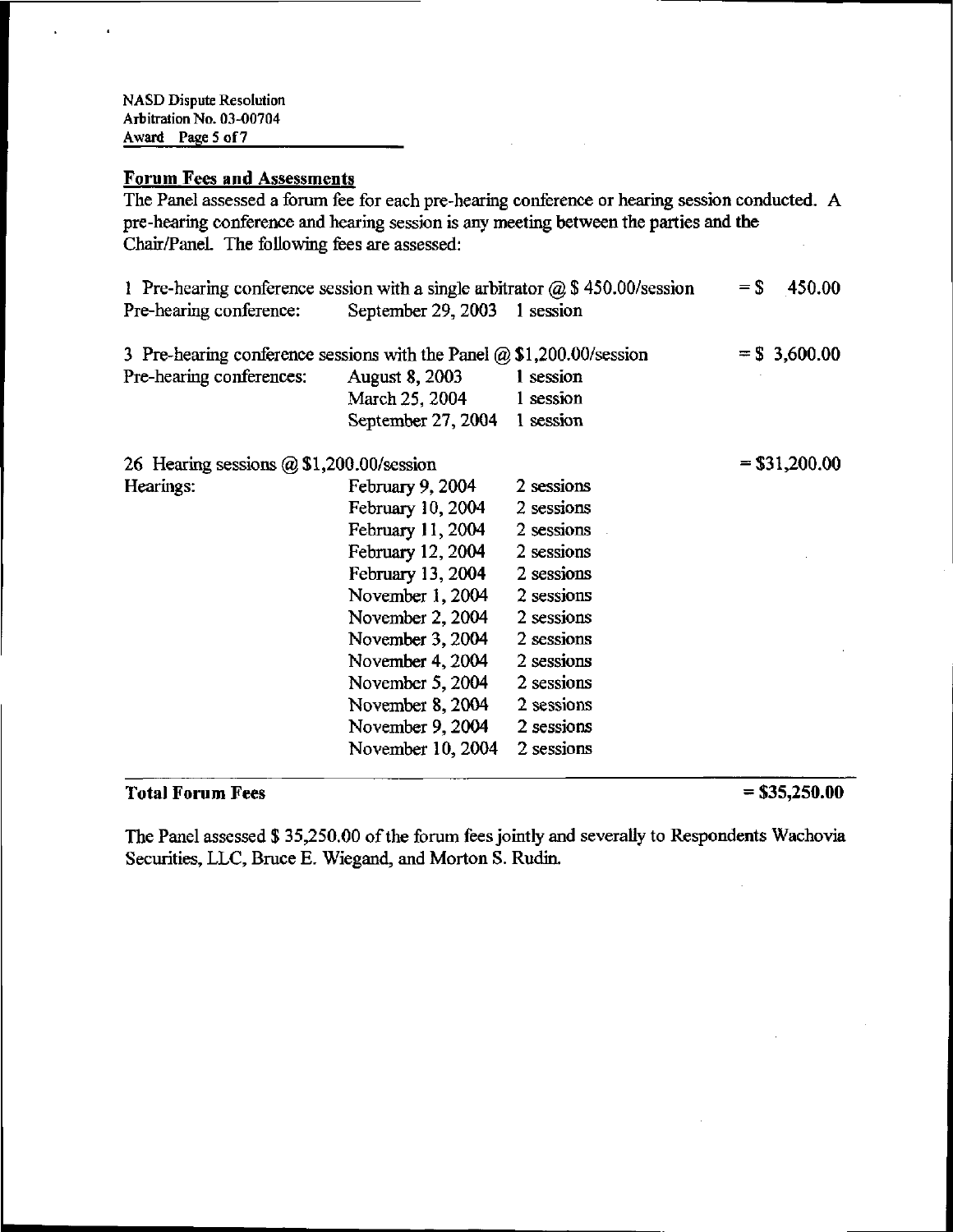NASD Dispute Resolution Arbitration No. 03-00704 Award Page 6 of 7

## Administrative Costs

Administrative costs are expenses incurred because a party requested additional services beyond the normal administrative services. These additional services include, but are not limited to, additional copies of arbitrator awards, copies of audio transcripts, retrieval of documents from archives, interpreters, security, and sundry other requests.

Claimants requested:

|                                   | February 10, 2004 - 180 photocopies $\omega$ \$0.50 each       | $=$ \$ 90.00  |
|-----------------------------------|----------------------------------------------------------------|---------------|
| July 27, 2004 -                   | copies of 19 audio transcripts $\omega$ \$15.00 each=\$ 285.00 |               |
|                                   | November 8, 2004 - 235 photocopies $(a)$ \$0.50 each           | $=$ \$ 117.50 |
| <b>Total Administrative Costs</b> |                                                                | $=$ 492.50    |

Respondents requested:

| July 12, 2004 -                   | copies of 19 audio transcripts $\omega$ \$15.00 each=\$ 285.00 |              |
|-----------------------------------|----------------------------------------------------------------|--------------|
|                                   | November 9, 2004 - 25 photocopies $@$ \$0.50 each              | $=$ \$ 12.50 |
| <b>Total Administrative Costs</b> |                                                                | $=$ S 297.50 |

### Fee Summary

1. Claimants are charged jointly and severally with the following fees and costs:

| <b>Refund Due Claimants</b> | $=$ \$( 992.50)  |
|-----------------------------|------------------|
| <b>Less payments</b>        | $=$ \$(2,085.00) |
| <b>Total Fees</b>           | $=$ \$1,092.50   |
| <b>Administrative Costs</b> | 492.50<br>=S     |
| Initial Filing Fee          | 600.00<br>$=$ S  |

- 2. Respondent Wachovia Securities, LLC is charged with the following fees and costs: Member Fees  $= $ 10,000.00$ Less payments  $=$   $\frac{S(10,000,00)}{S(10,000,00)}$ Balance Due NASD Dispute Resolution =  $\degree$  0.00
- 3. Respondents are charged jointly and severally with the following fees and costs:

| Forum Fees                                 | $=$ \$35,250.00  |
|--------------------------------------------|------------------|
| <b>Administrative Costs</b>                | 297.50<br>=S     |
| <b>Total Fees</b>                          | $=$ \$35,547.50  |
| Less payments                              | 285.00<br>$=$ S( |
| <b>Balance Due NASD Dispute Resolution</b> | $=$ \$35,262.50  |

All balances are payable to NASD Dispute Resolution and are due upon the receipt of the Award pursuant to Rule 10330(g) of the Code.